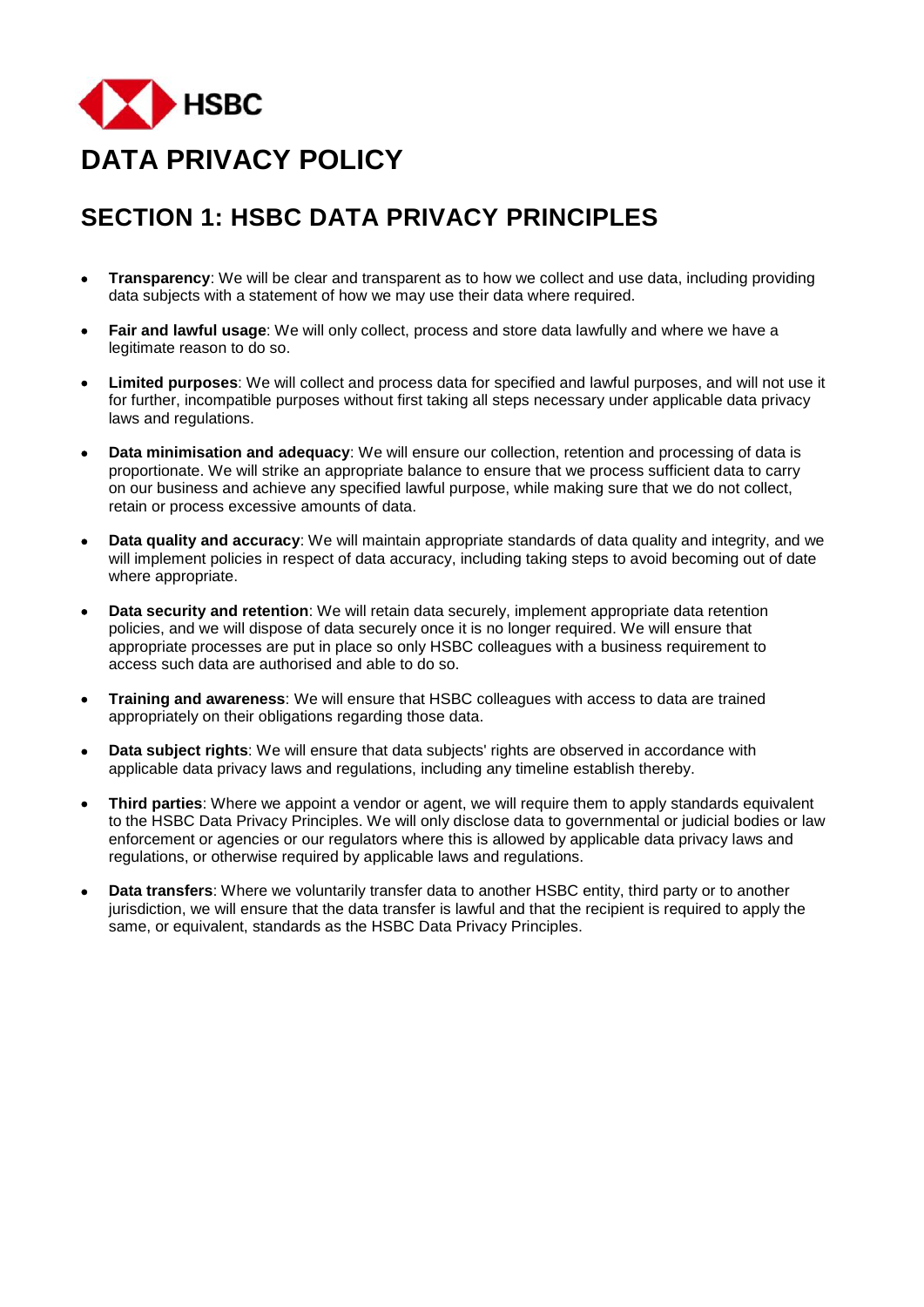# **SECTION 2: Data Privacy Notice**

Your data (including personal data) is important to us. Read this notice to find out how we collect, store, use and share your data.

**HOW WE COLLECT WHAT WE USE WHO WE SHARE AND STORE YOUR DATA YOUR DATA FOR** 

#### **We collect your data**

- when you interact with us
- when you visit our websites or use our products, services and mobile apps
- from other people and companies
- from other HSBC group companies.

We store your data in physical or electronic form on our systems, our service providers' systems (including third party cloud providers) locally or overseas.

We comply with the laws of Singapore.

# **1. 2. 3.**

#### **We use your data**

- to provide products and services to you
- to market products or services to you if you've given us your consent to do so
- to comply with laws, regulations and requirements, including our internal policies
- to help us to prevent financial crimes
- to improve our products, services and marketing
- for the other purposes set out in sub-section A.

## **We may share your data**

- with other companies and third parties who help us to provide services to you or who act for us
- with other HSBC group companies
- with third parties who you consent to us sharing your data with
- with local or overseas law enforcement agencies, industry bodies, regulators or authorities
- with the other third parties set out in sub-section C.

We may share your data locally or overseas.

## **You can access your data or withdraw your consent**

You can request access to the data we store about you. We may charge a fee for this.

You can also ask us to correct or update your data.

You can also withdraw your consent to any use of your data by contacting us.

## **You can set your marketing preferences**

You can contact us at any time if you don't want us to send direct marketing to you via certain channels, such as email, telephone calls, mobile messaging or post.

## **You can contact us**

The Hongkong and Shanghai Banking Corporation Limited

[sghdpo@hsbc.com.sg](mailto:sghdpo@hsbc.com.sg)

**Keep reading for more details**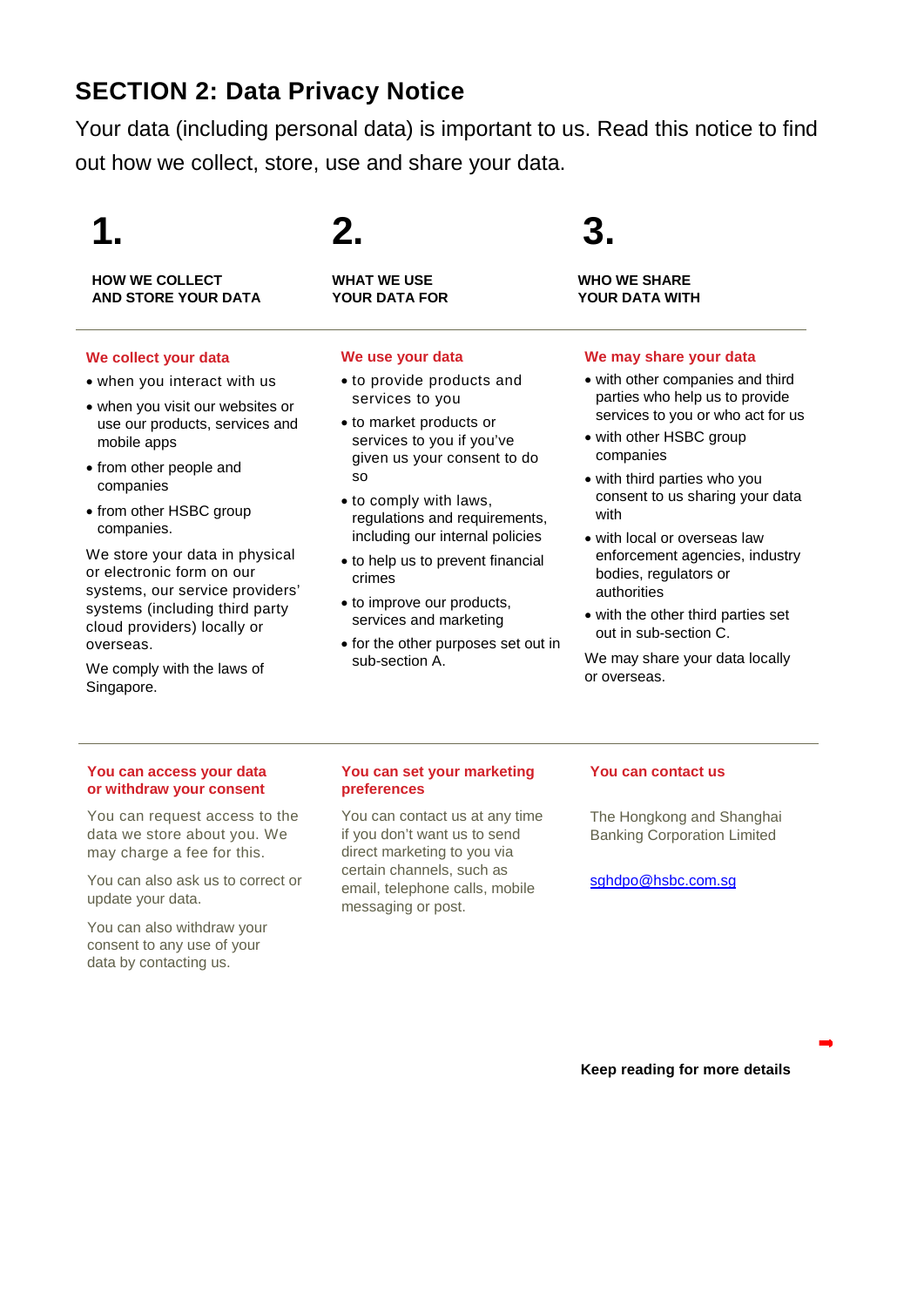# **A B C**

#### **Your data may be used to**

- assess you for products and services and enable us to provide and operate them
- conduct credit checks and reviews on you and obtain or provide credit references
- manage our business, including our credit and other risk management functions and to comply with our internal policies
- design and improve our products, services and marketing
- as described in sub-section D, provide you with marketing information
- exercise our rights under contracts with you, including collecting any amounts due from you
- comply with compulsory or voluntary requirements that we or the HSBC group has such as legal, tax, regulatory, sanctions or market requirements in Singapore and overseas
- comply with requests made by different bodies or authorities such as legal, regulatory, law enforcement, government and tax authorities in Singapore and overseas. Sometimes we may have to comply with such requests and other times we may choose to voluntarily comply
- comply with our or any HSBC group company's policies, procedures and other commitments in the detection, investigation and prevention of financial and other crimes. This may involve sharing your data in Singapore and overseas. This is important in our wider fight against these crimes
- allow any company that we transfer our business or assets to, to evaluate our business and use your data after any transfer
- any other uses for which you have given consent
- any purpose relating to any of the purposes above.

#### **Your rights**

You can request access to your data, correct data that we hold about you, withdraw consent to use of your data and give feedback. We may be unable to provide you with access to some data if so, we'll explain why not unless it's not lawful to tell you. If you withdraw consent, we may be unable to continue providing products or services to you. This may result in the end of some or all of our contractual relationships with you. You can also ask us to explain our data policies and practices.

#### **Data use Data collection and storage Data sharing Data sharing Data sharing Data sharing Data sharing Data sharing Data sharing Data sharing Data sharing Data sharing Data sharing Data sharing Data sharing Data sharing Da**

#### **We may collect**

- data that you give to us such as your contact and identification details
- biometric data such as your voice ID and facial recognition data
- your geographic data and location data based on your mobile or other electronic device.

If you don't give us data or if you withdraw your consent to any use of your data then we may be unable to provide products or services. We may also collect data about you from third parties such as

- people who act for you or who you give consent to transfer data to us
- publicly available sources and agencies that collect data which they summarise and use to create statistics
- credit reference, debt collection and fraud prevention agencies
- people who you deal with through our services.

We may also generate information about you

- by combining information that we and other HSBC group companies have collected about you
- based on the analysis of your interactions with us

• through the use of cookies and similar technology when you access our website or apps. See our cookies policy

below. **Storing your data overseas** We may transfer and store your data overseas, including places that don't have the same level of protection for personal data.

#### **Protecting your stored data**

While we store it, your data is protected by physical, electronic and procedural safeguards and governed by the laws of Singapore (including the Personal Data Protection Act).

Our third party service providers that receive your data are required to comply with strict measures to protect your data.

**If you provide data about others** If you provide data to us about another person (such as a joint account holder, trustee, beneficiary or guarantor) you must make sure that you have obtained written consent from such person and that you have retained proof of these consents. You must provide us with such proof if we request for it.

#### **We share your data with**

- HSBC group companies or business divisions
- third parties who provide services to us and other third parties we work with
- credit reference, debt collection and fraud prevention agencies
- any bodies or partnerships between law enforcement and the financial sector or authorities, such as legal, regulatory, law enforcement, government and tax authorities in Singapore or overseas or anyone acting for them
- any person who you hold a joint account with, people who can give instructions for you and anyone who is giving (or may give) security for your loans
- any third party who we may transfer our business or assets to
- partners and providers of reward, cobranding or loyalty programs, charities or non-profit organisations
- social media advertising partners (who can check if you hold an account with them for marketing purposes and the partner may then use your data to send our adverts to you and advertise to people who have a similar profile to you)
- any other third parties who you have consented to us sharing your data with. We may share your anonymised data with other parties not listed above. If we do this you won't be identifiable from this data.

## **D**

#### **Direct Marketing**

This is when we use your personal data to send you details about products, services and offers such as financial, insurance or related products and services provided by us or our co-branding partners, rewards, loyalty privileges or charities. This includes providing you with personalized marketing (including by aggregating your data with data of others or through social media advertising partners). We'll only do this where you've consented (including by you giving us an indication of no objection where this is permitted by law).

We may use your contact details and data such as your demographic information, the products and services that you're interested in, transaction behaviour, portfolio information, location data, social media data, analytics and information from third parties when we market to you.

You can tell us any time if don't want to receive marketing from us by updating your marketing preferences on our web-site, clicking our "unsubscribe" links in our emails or by contacting us (it may take a short time to update our records to reflect any change).

We'll need to get your separate consent to share your data with other HSBC companies and business divisions, or third parties for them to market their products and services to you.